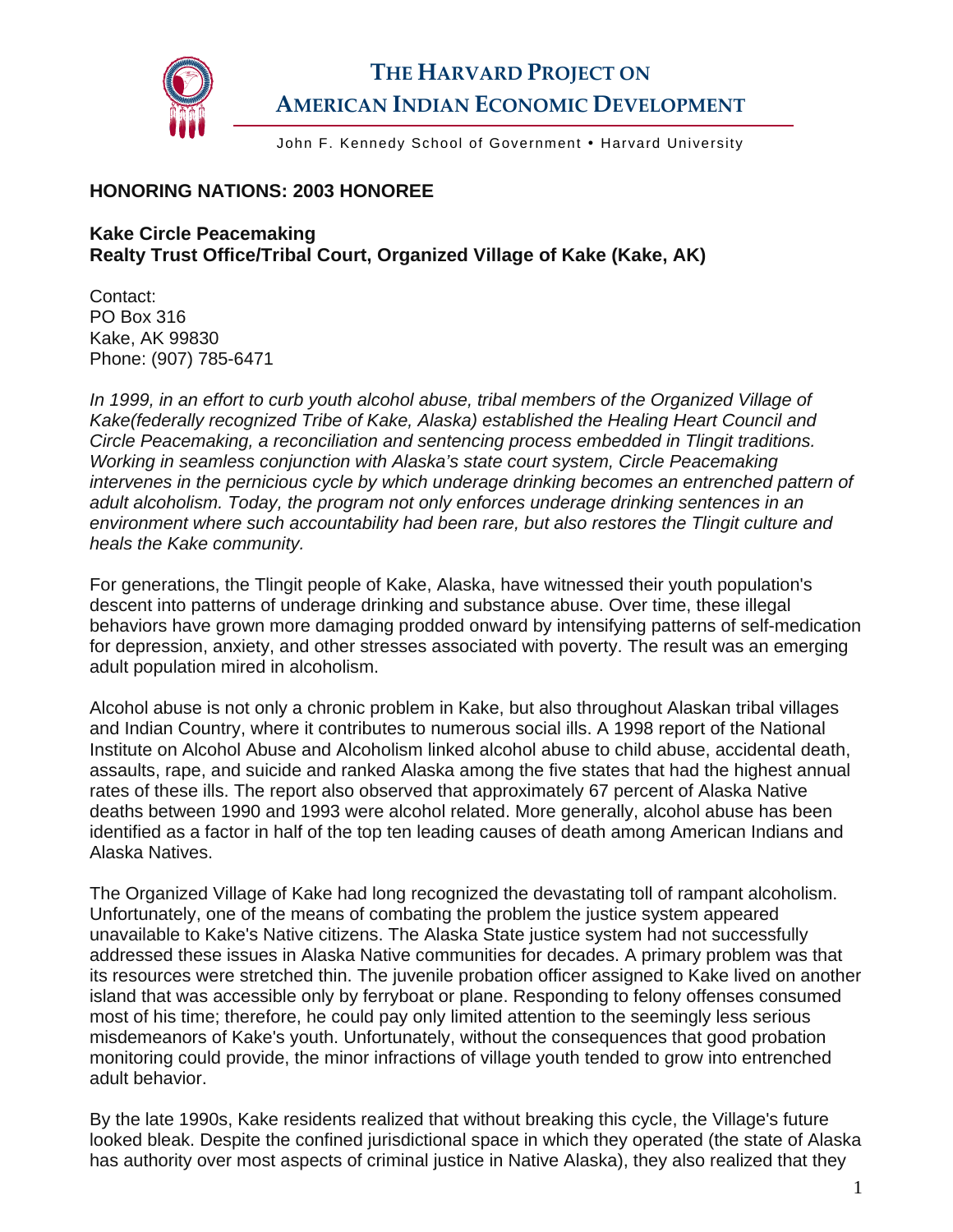could craft a solution that relied on local human and cultural resources. Looking to the philosophy of peacemaking and the process of circle sentencing, Kake village volunteers organized the Healing Heart Council and Circle Peacemaking in 1999. This reconciliation and sentencing process is embedded in Tlingit tradition and works in conjunction with the Alaska State court system.

Circle Peacemaking begins when a Kake juvenile enters a guilty plea with the state court. Then, the state judge, with the concurrence of the prosecutor, the public defender, and the offender, may turn the juvenile's case over to the Healing Heart Council for sentencing. The Council initiates Circle Peacemaking by bringing together a group of village volunteers to formally sentence the young offender(s). Through the close attention, encouragement, and admonishment of this circle of volunteer justices, the juvenile's misdemeanors have a lower probability of leading to more serious adult substance abuse and crime. Circle Peacemaking heals the offender by addressing the underlying causes of the offending behavior and restores the rupture in community life by repairing the relationship between the offender and victim.

More specifically, Circle Peacemaking involves the participation of individuals and groups who rarely come together under western systems of justice the offender, the victim, families, friends, church representatives, police, substance abuse counselors, and concerned or affected community members. Participants, who may number from six to sixty, sit in a circle while a Keeper of the Circle facilitates the discussion. Discussions always begin and end with a prayer, and negative comments are strictly forbidden. Circle discussions are kept entirely confidential, and the Keeper encourages participants to speak from their hearts. The meetings typically last two to four hours, but they can only end when forgiveness and healing are apparent and consensus is reached about the offender's sentence. This sentence then becomes public.

But Circle Peacemaking does not conclude with sentencing. The circle participants are themselves responsible for ensuring that offenders adhere to their sentences. A typical sentence for underage alcohol consumption might include a curfew, community service, or a formal apology. It might also require that the offender meet with elders or others who have worked through comparable experiences. Frequently, a sentence requires the offender's participation in other support circles. Importantly, the circle participants play a key role in assessing whether the offenders compliance is satisfactory. It is not uncommon for them to call for additional circles. Non-compliant offenders must return to the Alaska State court for sentencing.

Since its inception, the dedication of volunteers and judicious use of its minimal annual budget a few thousand dollars in most years have enabled Circle Peacemaking to expand its jurisdiction from underage alcohol consumption cases to include broader community needs. Today, the Healing Heart Council offers not only sentencing circles for juvenile offenders, but also sentencing circles for adult offenders who request Circle Peacemaking, healing circles for victims, intervention circles for individuals who seem to be losing control of their lives, celebration circles for offenders who have completed their sentencing requirements, and critical incident circles for individuals involved in an accident or crime who require immediate counseling. Additionally, the Healing Heart Council offers annual Circle Peacemaking Workshops that attracts an average of 24 participants from Kake and other villages who are interested in learning how the Alaska State court system and Circle Peacemaking complement each other.

This interest is itself evidence of Circle Peacemaking's success in Kake. Only two offenders out of the eighty sentenced during the program's first four years rejected a circle's outcome and returned to state court for sentencing. All of the twenty-four juveniles who were assigned to circle sentencing for underage drinking successfully completed the terms of their sentences. Circle Peacemaking also reports very low levels of recidivism. Sixty-eight adults participated in circles without repeating their offenses or violating other laws during their probation periods. At the time of writing, approximately thirty village residents are enrolled in substance abuse recovery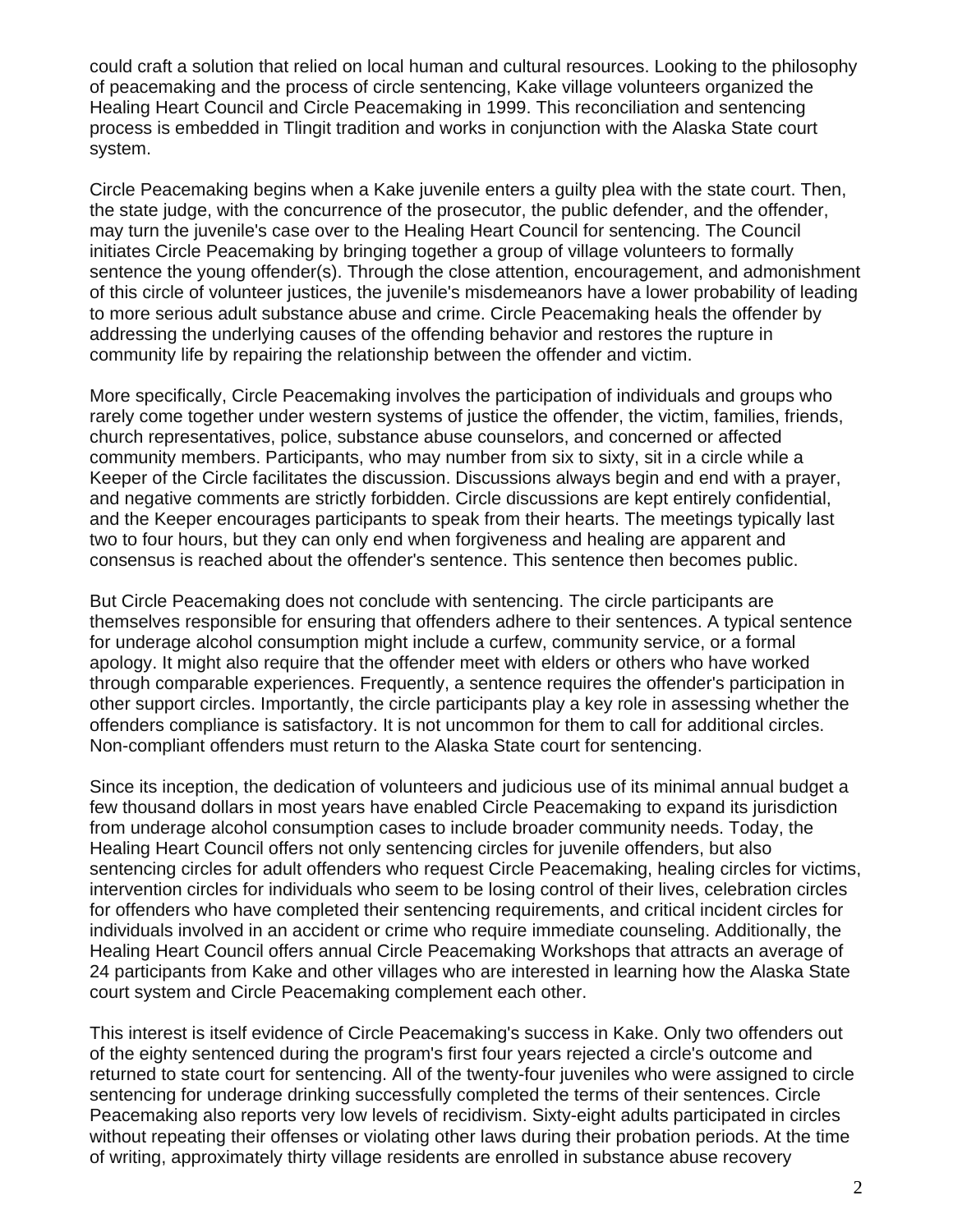programs. Circle Peacemaking veterans are moving on with their lives in other ways as well. Several have gone on to trade schools to complete their education; several are enrolled in universities. One adult veteran of a circle is now a juvenile justice associate and working on an alcohol abuse counseling certificate. These successes are reflected in a positive trend in the circles themselves. Over four years, the number of mandated sentencing circles decreased and the number of volunteer support circles increased initiated by individuals who have not yet committed offenses and are determined to avoid doing so. Unsurprisingly, Kake now sponsors well-attended sobriety marches, and Village residents have begun to comment on the perceptible difference in their community. It is a community in which the intergenerational pattern of substance abuse is being broken, and where youth and adults alike face brighter, healthier futures.

Significantly, Kake Circle Peacemaking's successes are occurring where the Alaska State court system repeatedly failed. Over four years, Circle Peacemaking has experienced a 97.5 percent success rate in sentences fulfillment compared to the Alaskan court system's 22 percent success rate. The State of Alaska's Judicial Board recognized Kake Circle Peacemaking for its effectiveness as a judicial process and selected it from among 250 applications to win the Spirit of United Youth Courts of Alaska. The Chief Justice of Alaska visited Kake to investigate Circle Peacemaking. Impressed with the Healing Heart Council's achievements, he mentioned Circle Peacemaking in his State of the Judiciary address. Kake has also sent representatives of Circle Peacemaking to communities throughout Alaska. Haines, Sitka, and the Juvenile Justice Center in Anchorage are now using Circle Peacemaking to address juvenile crime with positive results.

The success of the Healing Heart Council and Circle Peacemaking in curbing underage drinking is only the beginning of a number of remarkable successes. Three of these deserve special mention. First, Circle Peacemaking offers healing for both the offender for whom the circle is called and for the entire community. In large part, this is because community-mindedness is the foundation for Circle Peacemaking. Even though the state court process tends to be impersonal, involve few reciprocal commitments, offer limited oversight, and provide a small amount of opportunities for rehabilitation, the circle process complements it by fulfilling the specific judicial needs of Kake. Community members personally commit to the offender and, through these multiple, ongoing relationships, gradually rebuild the offender's commitment to the community. By placing offenders within a circle of caring individuals who have committed themselves to offer only constructive commentary, peacemaking circles break patterns of retributive justice that distances the offender from the community. Participants regularly remark that the process affects every member of the circle. This has been particularly apparent during sentencing circles for underage drinkers, in which both youth and their parents found the encouragement and support to end their substance abuse.

Second, as it succeeds in healing the community, Circle Peacemaking promotes the health of Kake's Tlingit culture. As noted, the Healing Heart Council and Circle Peacemaking have strong traditional roots. The Council practices a form of community justice reminiscent of the Deer People, an almost-forgotten group of traditional Tlingit peacemakers who healed, restored, and prevented escalating harms within their villages by consulting with all who were affected by the actions of an offender. Contact and colonialism eroded these practices that the Healing Heart Council's founders, once they determined a course of action, were eager to revive. To do so, they invited Canada's Yukon Territory Tlingit Circle Peacemaking facilitators to Kake to study the peacemaking circles of the Carcross Tlingits. Now, Circle Peacemaking perpetuates Tlingit culture in Kake. In the circle, participants pass a diamond willow talking stick to order the discussion. The willow's brown, diamond-shaped marks represent the eyes of elders who watch to see if their community members aid one another through their comments. Circle participants are particularly encouraged to share traditional stories and pass on the knowledge borne of their own experiences. The Healing Heart Council reports that youth who have participated in Circle Peacemaking feel a renewed interest in their culture. Kake Circle Peacemaking grooms the future